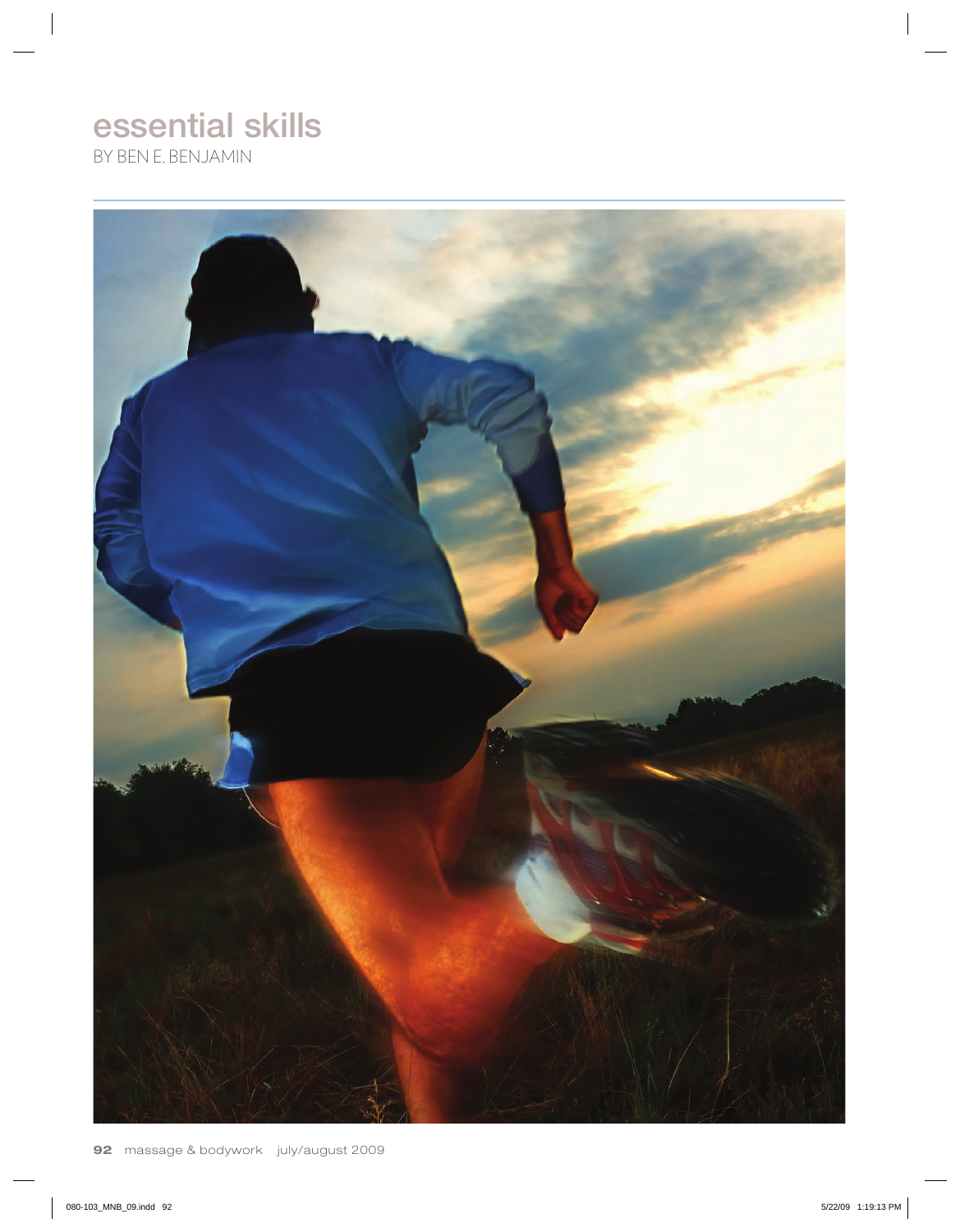# Posterior Tibialis Injuries

If many of your clients are serious athletes, you've probably seen quite a few posterior tibialis strains. The posterior tibialis muscle originates at the medial aspect of the posterior borders of the tibia and fibula (Image 1). Some fibers attach to the interosseous membrane, a structure that attaches those two bones. The tendon travels down posteriorly to the medial ankle and inserts on the navicular, two of the cuniforms, the cuboid, and several of the metatarsal bones.

This muscle-tendon unit serves a number of important functions. In addition to inverting the foot, it assists in plantar flexion and plays a key role in supporting the medial arch. Also, together with the peroneous muscles in the lateral lower leg and foot, it helps to provide stability when walking on uneven surfaces; these two structures are often referred to as the "stirrup muscles."



Putz/Pabst: Sobotta, Atlas der Anatomie des Menschen, 21st ed. 2000 © Elsevier GmbH, Urban & Fischer München

Posterior tibialis injuries can cause two distinctly different sets of symptoms, depending on which portion of the structure is affected. When the muscle is strained, the client feels pain high up at the medial aspect of the tibia. This is commonly referred to as posterior shin splints. When the tendon is strained, the client feels pain just superior to (above) or posterior to (behind) the medial ankle or on the medial foot itself, several inches anterior to the ankle. Although the pain tends to be most intense posterior and superior to the medial malleolus, it can occur at any point along the tendon.

# **How and Why These Injuries Occur**

This type of injury usually develops slowly as a result of fatigue in running and jumping sports. At first, it feels like a mild irritation somewhere behind the medial part of the ankle or the medial low leg. As the demands of exercise activity increase, it gets progressively worse until, in some cases, it becomes difficult to walk without pain. Predisposing factors include a failure to warm up properly and excessive pronation of the foot. In the latter case, the muscle-tendon unit must constantly strain to compensate for the extreme pronation. Eventually, this becomes too much and the fibers of the tendon begin to strain and then tear.

In severe cases where a bad fall or other trauma occurs suddenly, the medial ankle can become quite swollen and blow up like a balloon, making it difficult to assess the injury. (To my knowledge, the posterior tibialis tendon is the only tendon in the body that causes visible external swelling, similar to a sprained ankle.) Such severe, sudden injuries are common in sports like soccer, where two players often hit the ball simultaneously, and forcefully, with the medial ankle.

# **Injury Verification**

People with this injury usually feel pain while walking, running, or rising onto the ball of the foot. But most painful is inward movement (inversion) of the foot against resistance.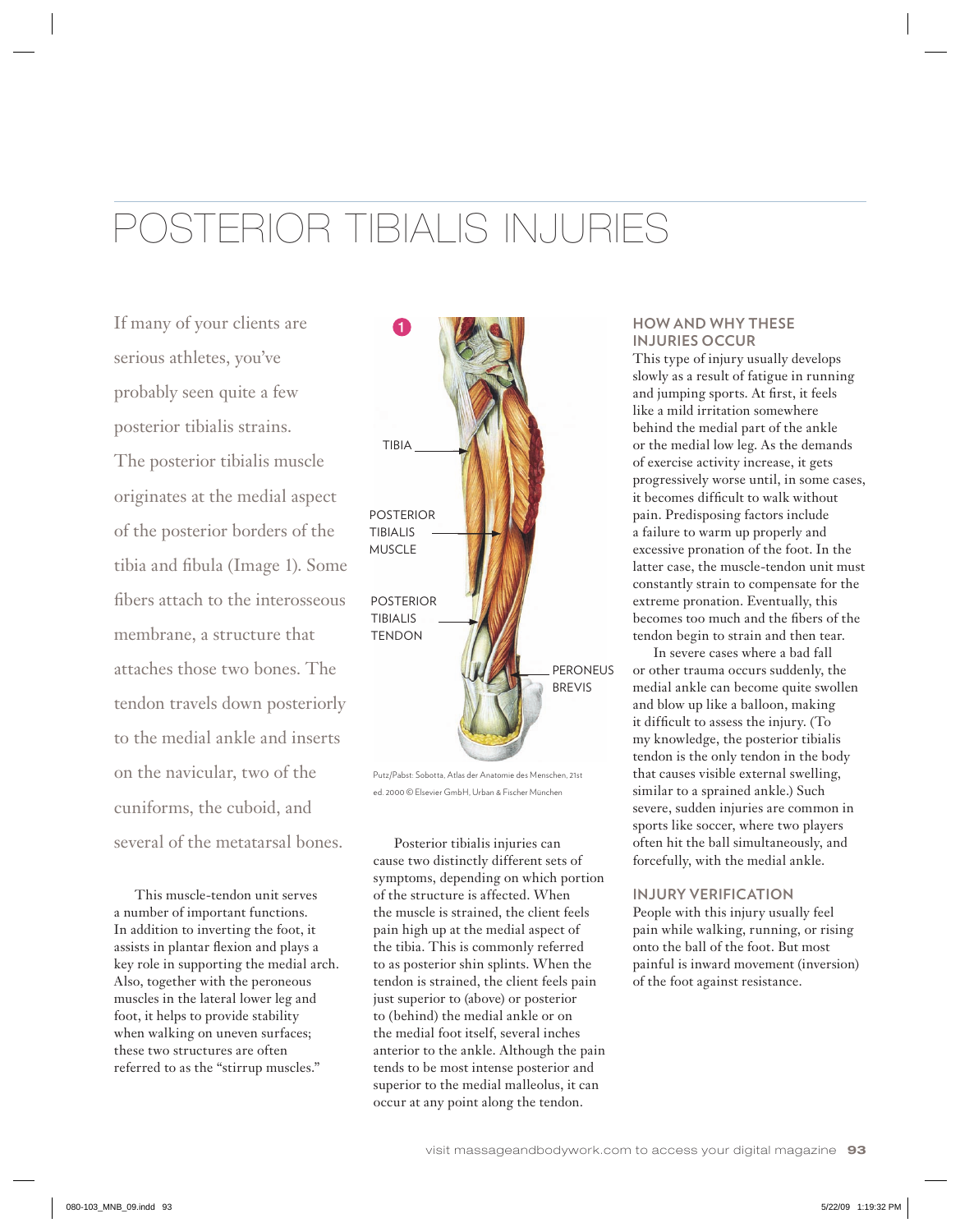

Photos by Melinda Bruno.

Be sure to educate your clients so that as their healing progresses, they take steps to prevent the injury from recurring.

RESISTED INVERSION OF THE FOOT With the client lying supine, sit in a chair facing the bottom of the client's foot. If the left foot is injured, place your right hand under the heel and grasp it for support. Then, place your left hand on the inner arch just proximal to the great toe. (If the right foot is injured, reverse those hand positions.) Now ask the client to forcefully push medially as you resist with equal force (Image 2). It's OK for the foot to be slightly flexed or extended. If the tibialis posterior muscle or tendon is strained, this movement should cause some pain or discomfort. However, if it generally takes a few miles of running for the person to feel sore, you probably will not get a positive reading. In this case, it's best to have the person go out and run until he or she begins to feel some discomfort, and then repeat the test at that moment.

# PALPATION

From the same testing position described above, ask the client to resist slightly so that the tendon is under some tension and protrudes a little. Then, palpate all along the tendon with a few firm transverse friction strokes to see whether it is tender. Check the other foot to see if there is any difference. If there is tenderness on both left and right sides, the test is inconclusive. (Some people just have sensitive tendons.) If palpating one side causes no discomfort, but palpating the other side reproduces the client's pain, you can be pretty sure that the posterior tibialis tendon is injured. Remember that there is no referred pain in the foot, so the area that hurts tells you the location of the injury.

# **TREATMENT CHOICES** SELF-TREATMENT

First, it's important to have the client stop doing things that cause pain. If the person can run, dance, play tennis, or do another sort of exercise for a certain amount of time without pain, it is good for the healing process that he or she continues that activity—so long as the client does not go overboard. However, any exercise that causes pain (either during or immediately after the activity) should be discontinued. Keep in mind that when tendons are warmed up, pain is often masked, so clients should take it slowly at first.

If the strain is not too severe, rest combined with the rehabilitation exercises described below may be sufficient for recovery. Be sure to educate your clients so that as their healing progresses, they take steps to prevent the injury from recurring. This means not returning to full activity too soon, warming up thoroughly before vigorous sports, and, if necessary, correcting poor foot alignment through exercises or orthotic devices.

Some clients ask the therapist to teach them how to perform friction therapy on themselves. I do not recommend this. Clients tend to either work too hard and hurt themselves or work too lightly, so the treatment fails.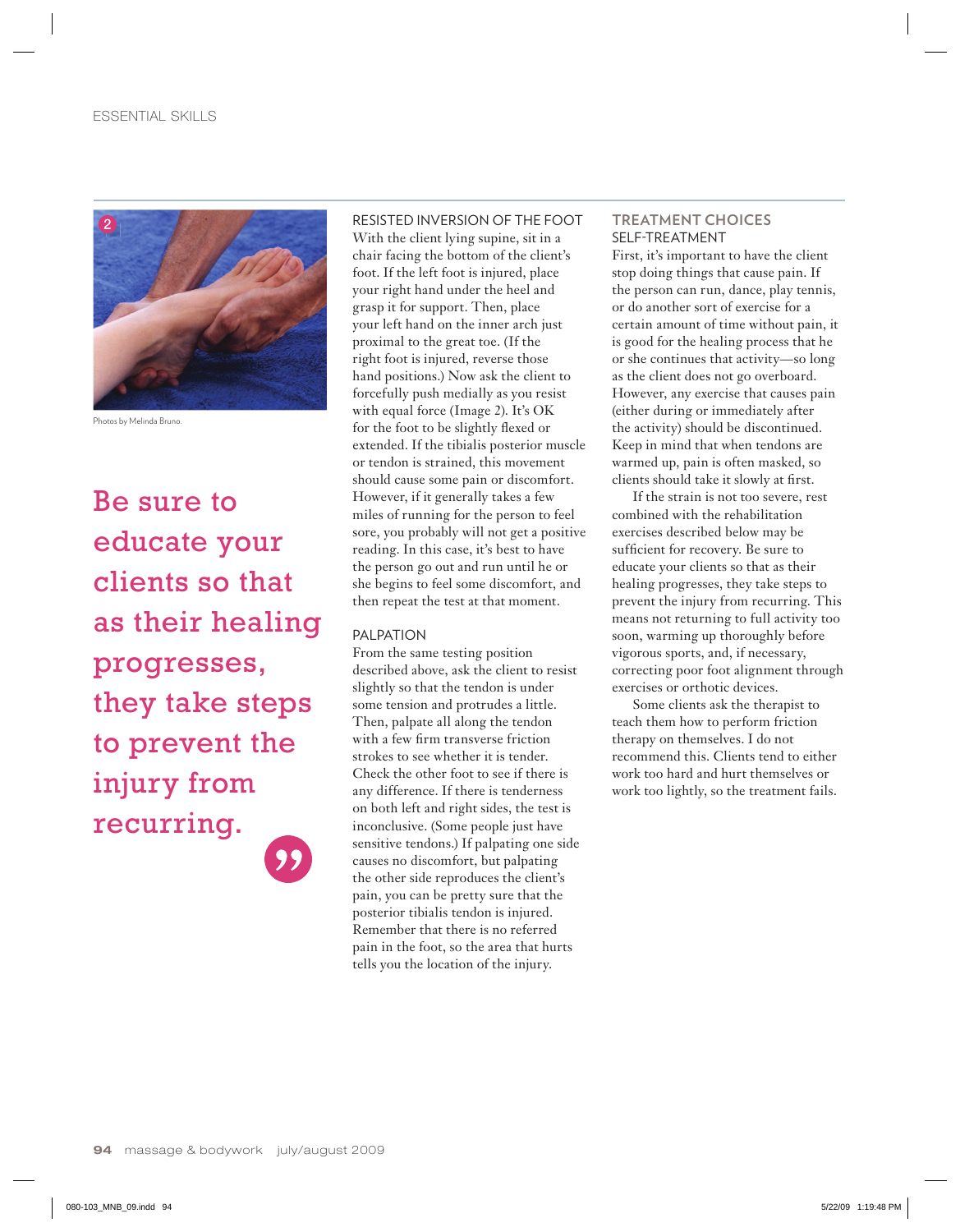#### FRICTION THERAPY AND MASSAGE

Before beginning treatment, you must first locate the precise area of injury. Often, the client will be able to point right to the injured area, because there is little to no referred pain in the lower leg or foot. When the muscle is strained, the person will experience pain at the medial and posterior segments of the lower leg. If you suspect a tendon injury but the person has difficulty pinpointing the exact location, use the palpation test described above. Often this injury occurs posterior to the medial malleolus, but it can affect any segment of the tendon.

If the muscle is injured, no friction therapy is required. Simply perform deep massage on the calf and give the client the exercises described below. If the tendon is injured, combine the massage and exercises with the following friction protocol.

Location and Friction of the Posterior Tibialis Tendon Sit or stand at the client's feet. Hold the foot at the medial arch, place the leg in lateral rotation, and position your fingers at the site of the injury (usually just above the medial malleolus). Place your thumb on the lateral side of the lower leg to stabilize your hand, and then use your middle and index fingers to apply a squeezing force. Friction in one direction only, moving your whole arm and wrist (not just your fingers) and using your thumb as a fulcrum (Image 3). Before you begin the friction treatment, have the client move the foot medially for a moment, as he or she did in the test, to confirm that you're in the right spot. If the person complains of a sharp, twinging type of pain while you're working, that means you're hitting a nerve that passes posterior to the medial ankle; try doing the stroke in the opposite direction. If you can't figure out how to prevent this from happening, discontinue the friction treatment or get someone more skilled at this kind of work to help you.

This friction technique breaks up adhesive scar tissue and stimulates the healing process, while preventing unwanted scar tissue from re-forming. Since scar tissue begins to form within minutes of an injury, prophylactic treatment can theoretically begin the same day the injury occurs. However, I generally recommend waiting at least four or five days, unless the therapist is very experienced and knowledgeable in treating these types of injuries. In the first few days, all that is needed to prevent adhesions are two or three well-placed friction strokes; frictioning too harshly or for too long can interfere with the normal healing process. In most cases, you won't see a person for at least several weeks after an injury has occurred, so this is not usually a concern.

Include 10–12 minutes of friction therapy in each treatment session. I suggest doing 5–6 minutes of friction, taking a brief break, and then repeating the procedure. Go gently at first, only increasing your pressure slightly if discomfort is minimal. Following the friction therapy, massage the entire leg and foot—as well as the other leg, which has probably been overworked. The client should receive treatment twice a week for 4–6 weeks if the injury is mild, and 8–12 weeks if the injury is severe.

As the injury heals, reduce the visits to once a week, then twice a month. When the client no longer experiences pain during daily activities, the tendon is not overly sensitive to the touch, and the injury verification test is negative, treatment can be discontinued. For most posterior tibialis tendon injuries, this combination of deep massage and friction therapy—supplemented by the exercises given below—is successful in bringing about a full recovery.



#### **ORTHOTICS**

For any client who has excessively pronated feet, orthotic devices are a crucial component of treatment. Advise the person to see a sports podiatrist and inquire about orthotics to protect the posterior tibialis muscle and tendon from further strain.

### EXERCISES

The first exercise described here strengthens the posterior tibialis, the second one works on balancing the use of the posterior tibialis and peroneus muscles, and the third one builds strength throughout the calf muscles. These should be started in the second week of treatment and only done if they do not cause pain. Typically, they're done once per day, but you might have enthusiastic clients increase to twice per day after a week or so.